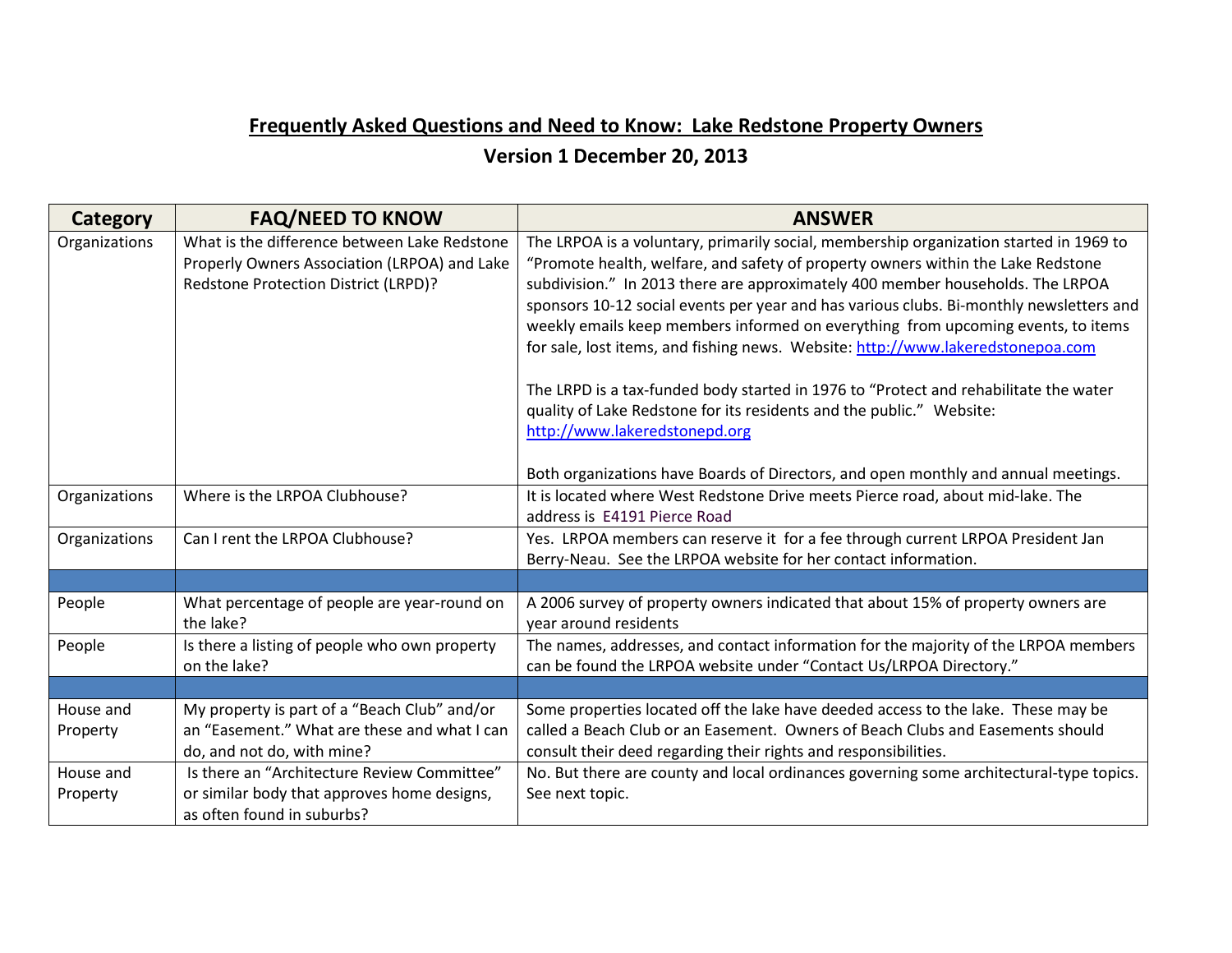| House and | I want to make build a structure or make       | The town is governed by Sauk County Land Use and Shoreland ordinances. These             |
|-----------|------------------------------------------------|------------------------------------------------------------------------------------------|
| Property  | modifications to my house and/or property.     | control building and types of buildings on residential lots. Both county and town        |
|           |                                                | building permits must be secured before any new construction takes place.                |
|           | What do I need to know in terms or rules and   |                                                                                          |
|           | regulations?                                   | The Sauk County Planning and Zoning site:                                                |
|           |                                                | http://www.co.sauk.wi.us/planningandzoning.                                              |
|           |                                                | Of particular relevance is "Minimum Building Provisions Brochure"                        |
|           |                                                |                                                                                          |
|           |                                                | The Town of La Valle website http://www.townoflavalle.us                                 |
|           |                                                | contains documents listing ordinances supplemental to those of Sauk County that cover    |
|           |                                                | property. For example: the "Land and Subdivision Ordinance" and "Driveway                |
|           |                                                | Ordinance."                                                                              |
|           |                                                |                                                                                          |
|           |                                                | For lakeshore-impacting work, such as riprap and plantings, both the DNR and Sauk        |
|           |                                                | Country are involved. Your landscaper will know what permits must be obtained. If you    |
|           |                                                | want to do it yourself you will need to find the permits on the DNR and Sauk County      |
|           |                                                | websites. Sauk County is above. DNR is below.                                            |
|           |                                                | http://dnr.wi.gov/topic/waterways/documents/permitdocs/gps/gp-                           |
|           |                                                | riprapreplacement.pdf                                                                    |
| House and | Where do I get internet/TV/phone service?      | All of the basic services telecom and utility services are provided by area businesses.  |
| Property  | Where do I get electric service? Where do I    | Check the internet and yellow pages. Lake Redstone property owners are encouraged        |
|           | get propone and tank?                          | to first consider the advertisers in the LRPOA association newsletter.                   |
|           |                                                |                                                                                          |
| Lake      | Who patrols and pulls boats over for           | The La Valle Boat Patrol. They are frequently on the lake including during week days     |
|           | inspections and/or boating violations?         | and after dark.                                                                          |
| Lake      | Who patrols and checks fishing licenses?       | The Wisconsin Department of Natural Resources                                            |
| Lake      | Is there a fee to use the County Park at the   | Use of the park is free. However, vehicles must have a paid permit to park there.        |
|           | south end of the lake?                         | Permits are available in the parking lot.                                                |
| Lake      | What are the boating rules and restrictions on | Boating on the lake is primarily governed by the State DNR Boating Rules and             |
|           | the lake?                                      | Regulations. http://dnr.wi.gov The only other boating restriction is from the Town of La |
|           |                                                | Valle regarding the Slow No Wake zones. http://www.townoflavalle.us                      |
| Lake      | How deep is the lake??                         | Approximately 40 feet near the dam. The south end of the lake is the deepest, with       |
|           |                                                | 30ft+ common.                                                                            |
| Lake      | How big is the lake?                           | Approximately 650 acres. 4.5 miles long and up to 1 mile wide.                           |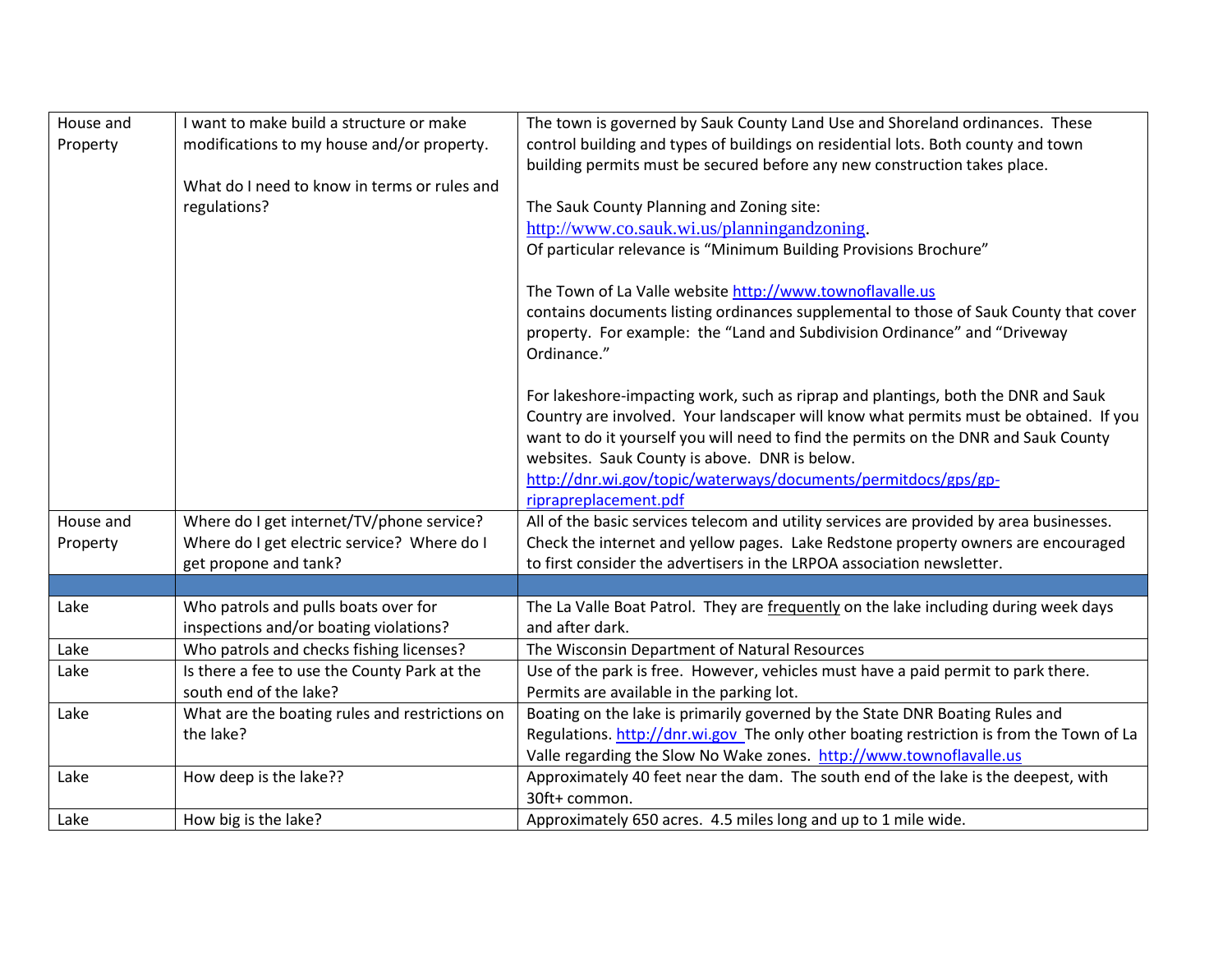| Lake | How old is the dam and what is it made of?<br>Other dam info?                                                                           | The lake was constructed in 1964 and water first went over the spillway in 1965. The<br>dam is primarily made of clay, with concrete footings. According to records, the dam<br>was constructed to withstand a 500 year rain event. The 2008 rains raised the lake level<br>an unprecedented 5.5 feet. The dam held and was reinforced in 2009.<br>FEMA classifies all dams in the US according to the risk to life and property downstream<br>in case the dam is breached. The hazard classification has implications for Federal<br>insurance programs. The dam on Lake Redstone was recently classified by FEMA as<br>high hazard. This is for the downstream implications in case of breach and NOT |
|------|-----------------------------------------------------------------------------------------------------------------------------------------|---------------------------------------------------------------------------------------------------------------------------------------------------------------------------------------------------------------------------------------------------------------------------------------------------------------------------------------------------------------------------------------------------------------------------------------------------------------------------------------------------------------------------------------------------------------------------------------------------------------------------------------------------------------------------------------------------------|
| Lake | What kind of fish are in the lake?                                                                                                      | because of any concerns about its structural integrity.<br>Muskies, northerns, walleyes, large and smallmouth bass, perch, crappies. sunfish,<br>bullheads, carp, and shad. The lake is best known for crappies and walleyes.                                                                                                                                                                                                                                                                                                                                                                                                                                                                           |
| Lake | Where can I get a fishing license locally, bait,<br>and find a copy of the Wisconsin fishing<br>regulations?                            | In La Valle, there are two businesses that sell fishing licenses, bait, and have hard copy<br>of the Wisconsin DNR-published fishing rules and regulations: Hartje's and Bare<br>Necessities.                                                                                                                                                                                                                                                                                                                                                                                                                                                                                                           |
| Lake | How are the Slow No Wake Buoy positions<br>determined?                                                                                  | Buoy placement for the slow no-wake zones on Lake Redstone is regulated by the Town<br>of La Valle Ordinance 2010-01.<br>The locations of the slow no-wake buoys were based on "Recommendations from Town<br>of La Valle law enforcement and approved after extensive discussions and study by the<br>Town of La Valle Board and the Wisconsin Department of Natural Resources."<br>Ordinance 2010-01 can be found on the town ordinance page:<br>http://townoflavalle.us/home/ordinances.html                                                                                                                                                                                                          |
| Lake | What are three must-know State Law boating<br>rules that will really upset people, and can get<br>you a ticket, if you don't obey them? | No person may operate a motor boat within 100 feet of any dock, raft, pier, buoyed<br>restricted area, or within 100 feet of the shoreline at a speed in excess of slow-no-wake<br>No person may operate a personal watercraft at a speed in excess of slow-no-wake<br>within 200 feet of the shoreline. (NOTE THE AREA BETWEEN THE TWO SLOW NO WAKE<br>ZONE BUOYS AT THE FAR NORTH END OF THE LAKE IS TOO NARROW FOR PERSONAL<br>WATERCRAFT TO OPERATE AT FASTER THAN SLOW-NO-WAKE. THIS IS TRUE EVEN IF<br>YOU ARE DRIVING RIGHT DOWN THE MIDDLE. BOATS CAN GO FASTER THAN SLOW NO<br>WAKE IN THAT AREA, BUT PERSONAL WATERCRAFT CAN NOT.                                                             |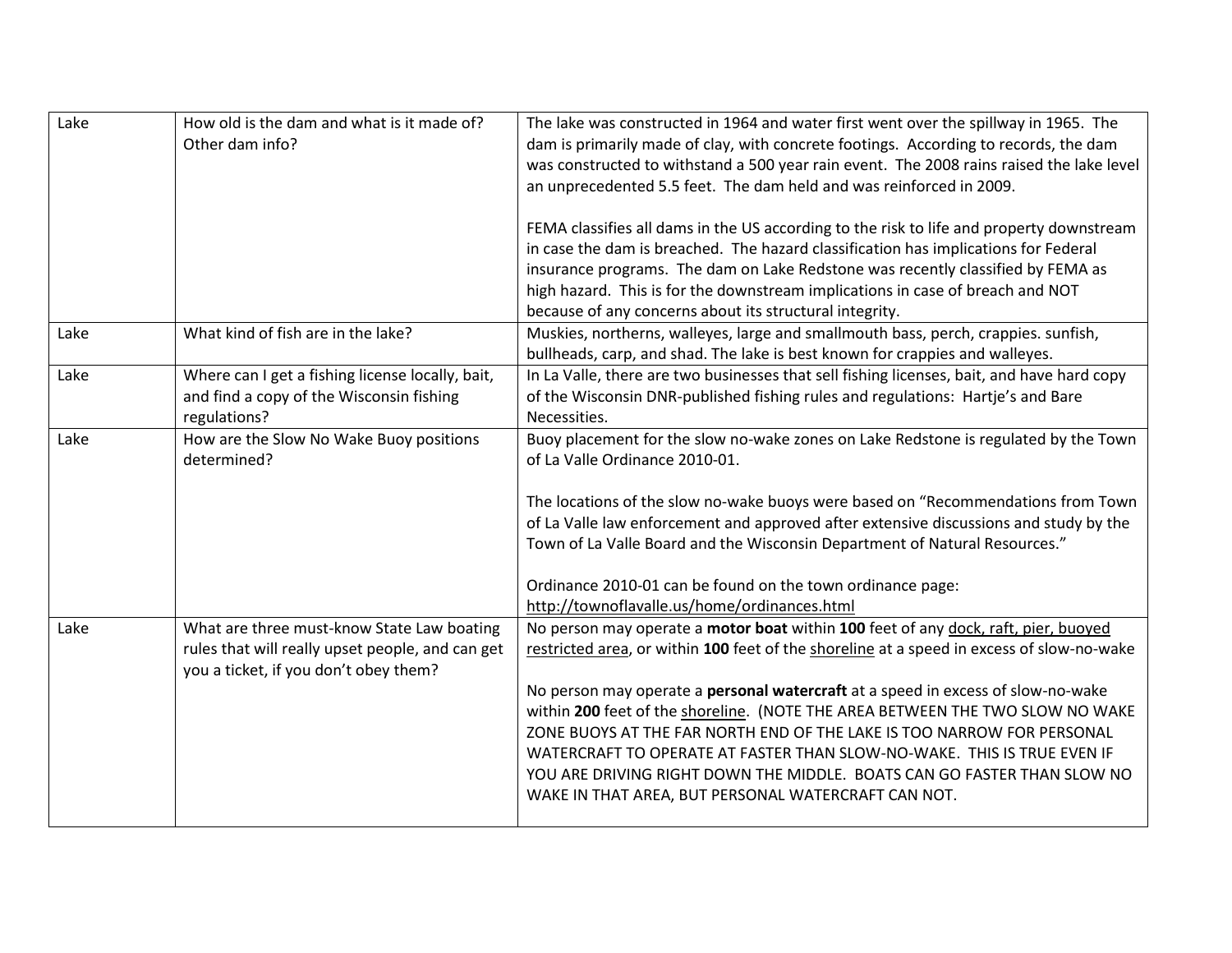|                   |                                                                        | No person may operate a vessel at a speed in excess of slow-no-wake within 100 feet of<br>a swimmer unless the vessel is aiding the swimmer.<br>For other laws governing state boating laws and regulations, please refer to the current                                                                                                                                                                                |
|-------------------|------------------------------------------------------------------------|-------------------------------------------------------------------------------------------------------------------------------------------------------------------------------------------------------------------------------------------------------------------------------------------------------------------------------------------------------------------------------------------------------------------------|
| Lake              | What are the rules regarding boat landings?                            | DNR Boating Regulations and Handbook from the DNR website http://dnr.wi.gov<br>There are three public boat landings on Lake Redstone. A paid permit is needed to park                                                                                                                                                                                                                                                   |
|                   |                                                                        | a vehicle or trailer at a landing. No permit is needed to just put in/take out a boat<br>without parking.                                                                                                                                                                                                                                                                                                               |
|                   |                                                                        |                                                                                                                                                                                                                                                                                                                                                                                                                         |
| <b>Businesses</b> | Who can I contact to have work done in/on<br>my house and property?    | There are many service providers in La Valle, Reedsburg, and the surrounding area.<br>They include construction companies, electricians, plumbers, landscapers, septic system<br>specialists, surveyors, roofers, tree cutters, lawn mowing and snow clearing. Check the<br>internet and yellow pages. Lake Redstone properly owners are encouraged to consider<br>the advertisers in the LRPOA association newsletter. |
| <b>Businesses</b> | Who do I contact to sell or buy a boat and/o<br>have a boat worked on? | There are many marine sales and service providers in La Valle, Reedsburg, and<br>surrounding area. Check the internet and yellow pages. Lake Redstone properly<br>owners are encouraged to consider the advertisers in the LRPOA association newsletter.                                                                                                                                                                |
|                   |                                                                        |                                                                                                                                                                                                                                                                                                                                                                                                                         |
| Government        | What do I do with my trash and recyclables?                            | The majority of owners take their trash and recyclables to the La Valle Drop Off Site. It<br>is located at S 1150 Thompson Drive. This is about two miles north of La Valle off of<br>Hwys 33 and 58.                                                                                                                                                                                                                   |
|                   |                                                                        | At the site there are dumpsters for garbage, paper, and glass/plastic/cans as well as for<br>misc. metal and brush. There is no charge except for certain items such as appliances,<br>mattresses, furniture, and electronics.                                                                                                                                                                                          |
|                   |                                                                        | First time users will need to get a User Permit card at the Drop Off Site.                                                                                                                                                                                                                                                                                                                                              |
|                   |                                                                        | Pick up a brochure regarding the Drop off site at the Town of La Valle hall. Drop Off Site<br>hours are Saturday mornings, Sunday afternoons, and additional time on Wed<br>afternoon during the summer months. Check the Town of La Valle website for current<br>times.                                                                                                                                                |
|                   |                                                                        | There are companies that will perform trash pick-up for a fee.                                                                                                                                                                                                                                                                                                                                                          |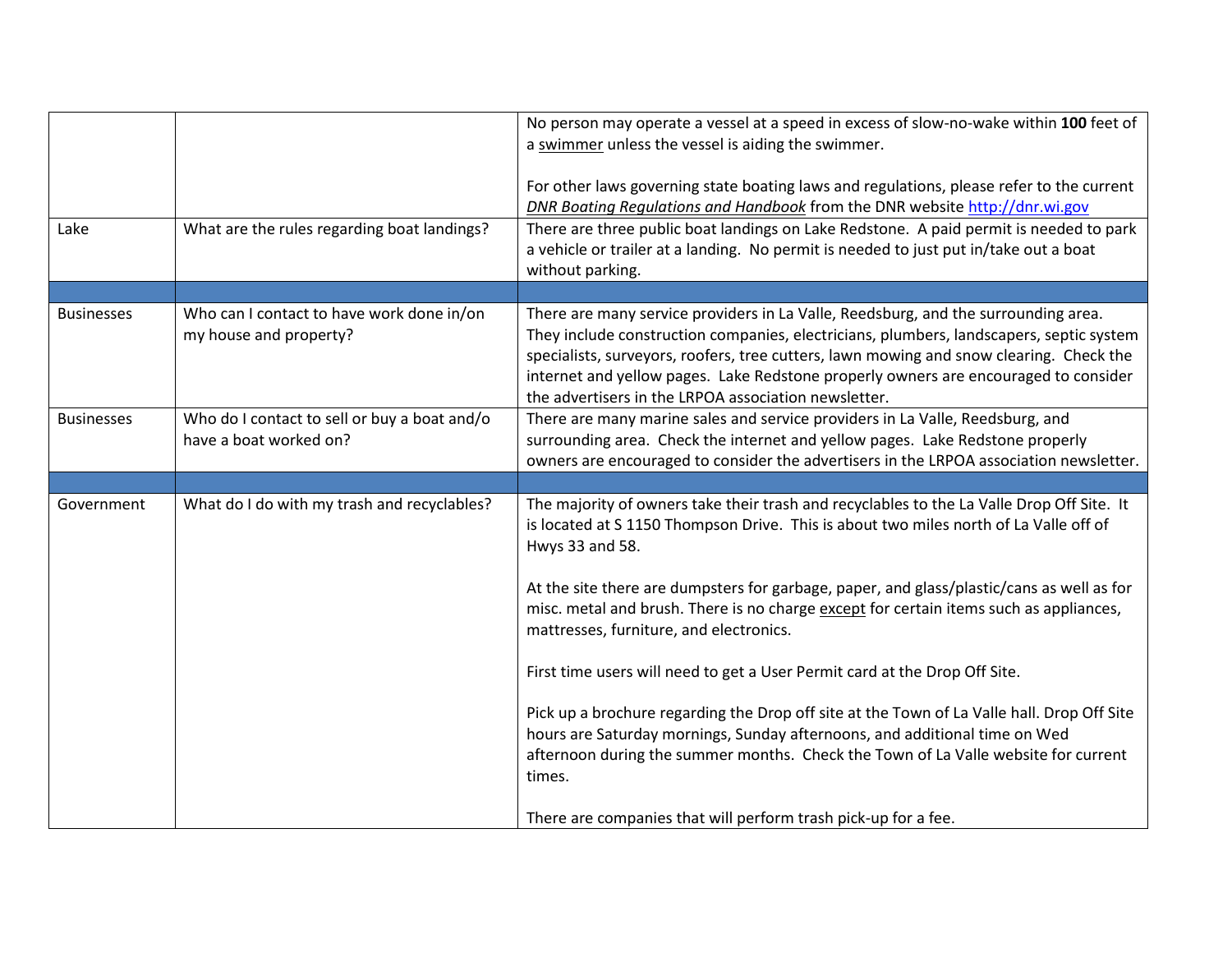| Government | What are mail options?                         | Some part-time residents keep a post office box in La Valle for their lake-related mail. |
|------------|------------------------------------------------|------------------------------------------------------------------------------------------|
|            |                                                | Year-around residents tend to have a mailbox although some keep a post office box in     |
|            |                                                | La Valle. Placement instructions for mailboxes is available at the La Valle Town Hall or |
|            |                                                | local post office.                                                                       |
| Government | What is a "fire number?"                       | All properties have a fire number regardless of whether there is a structure on the      |
|            |                                                | property or not. The mail stop number (house address), if there is one, is the same as   |
|            |                                                | the fire number. It is issued by Sauk County when a permit for construction is           |
|            |                                                | approved.                                                                                |
| Government | What are the government bodies associated      | Town of La Valle: http://www.townoflavalle.us                                            |
|            | with Lake Redstone and what are they           | Local property tax authority for La Valle, Reedsburg, and Wonewoc schools; Tech          |
|            | generally responsible for?                     | colleges, and Town of La Valle authority including police and fire, roads, recycling     |
|            |                                                | center/dump, building permits, some planning and zoning, burning/fire permits and        |
|            |                                                | fireworks permits.                                                                       |
|            |                                                |                                                                                          |
|            |                                                | Sauk County: Planning and zoning, police, courts, and social services                    |
|            |                                                | https://www.co.sauk.wi.us                                                                |
|            |                                                | State-Dept of Natural Resources: Fishing and game laws and enforcement; boating laws     |
|            |                                                | and enforcement. Call 888-WDNR-INFO (888-936-7483) or.http://dnr.wi.gov                  |
| Government | Who is the property value assessor (for tax    | For questions regarding property assessment contact the Town of La Valle Assessor:       |
|            | purposes)?                                     | Associated Appraisals, at 1-800-721-4157 or visit their website http://www.apraz.com     |
| Government | Is a trail pass required to use the 400 Trail? | The 400 trail is a 22 mile long gravel trail from Reedsburg to Elroy. It connects to the |
|            |                                                | Elroy-Sparta Trail and the Hillsboro Trail.                                              |
|            |                                                |                                                                                          |
|            |                                                | Bikers, horseback riders and snowmobilers age 16 and over are required to purchase a     |
|            |                                                | trail pass. Daily and year passes can be obtained at the Trail Break Restaurant in La    |
|            |                                                | Valle and the Reedsburg Depot Trail Headquarters 240 Railroad St. Reedsburg.             |
|            |                                                |                                                                                          |
|            |                                                | Walkers/runners and cross-country skiers do not need a trail pass.                       |
| Government | Does 911 work here?                            | Yes                                                                                      |
| Government | What local ordinances do I need to be aware    | Lake Redstone property owners should be aware that there local (Town of La Valle)        |
|            | as a property owner?                           | ordinances. Town of La Valle police officers monitor compliance to the ordinances.       |
|            |                                                |                                                                                          |
|            |                                                | Owners are responsible for informing and monitoring their family members and guests!     |